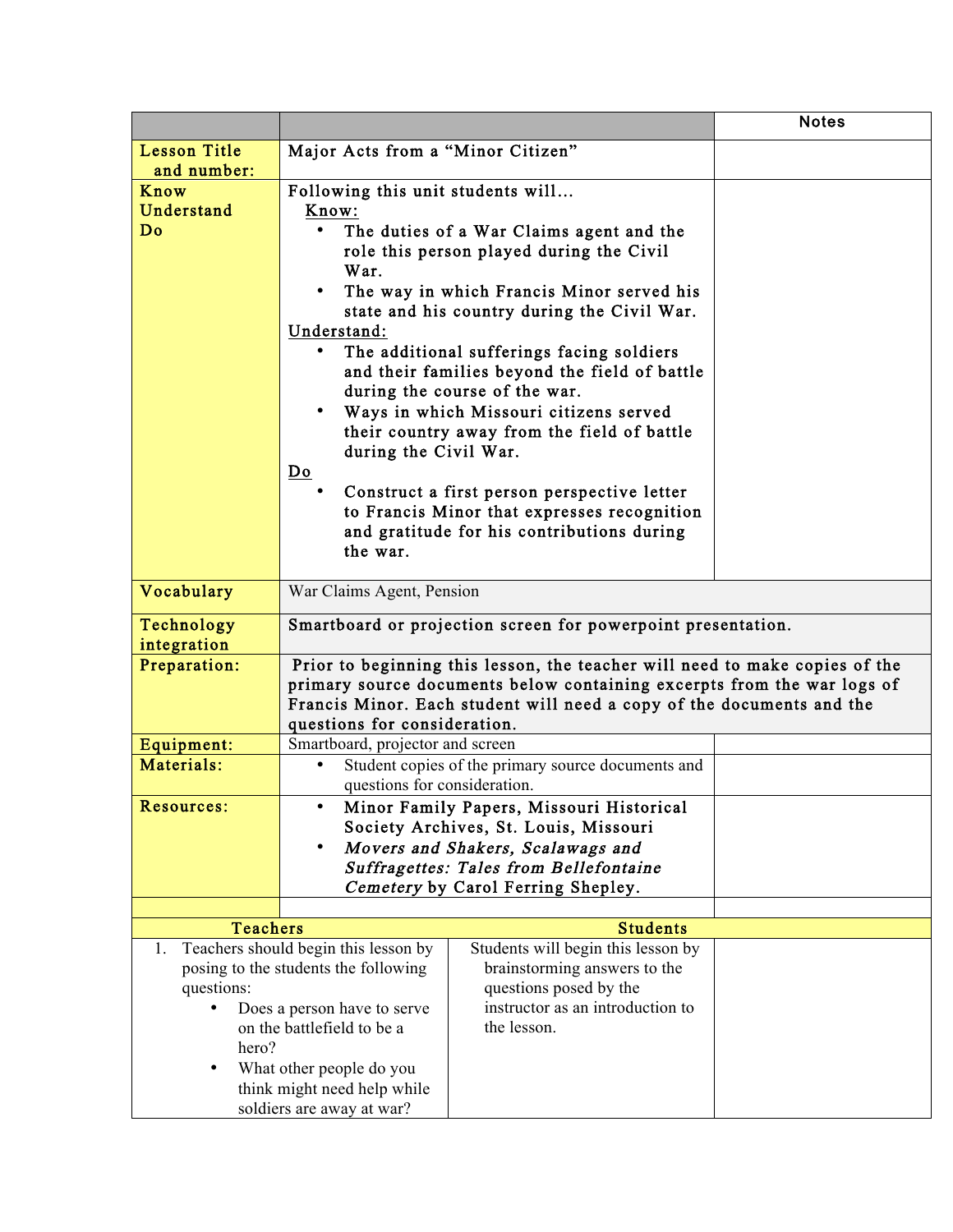| What help might soldiers<br>$\bullet$<br>need after they come home<br>from war?<br>How do we help soldiers and<br>their families today while<br>they are away at war                                                                                                                                                                       |                                                                                                                                                                                |                                                                                                                                                                 |
|--------------------------------------------------------------------------------------------------------------------------------------------------------------------------------------------------------------------------------------------------------------------------------------------------------------------------------------------|--------------------------------------------------------------------------------------------------------------------------------------------------------------------------------|-----------------------------------------------------------------------------------------------------------------------------------------------------------------|
| 2. After allowing for class discussion the<br>teacher should use the unit powerpoint<br>to introduce students to the background<br>of Francis Minor and provide a<br>definition to the role of War Claims<br>Agent.                                                                                                                        | Students should take notes as<br>needed on the background<br>information regarding Francis<br>Minor and his role during the<br>Civil War.                                      |                                                                                                                                                                 |
| 3. Once students have received<br>information on Francis Minor, provide<br>each student with a copy of the primary<br>source entries from the war logs of<br>Francis Minor. Allow students to work<br>individually or in pairs as they analyze<br>(see below) the log entries to answer<br>the questions for consideration that<br>follow. | Students should work<br>individually in pairs to read and<br>analyze the war claims logs of<br>Francis Minor before answering<br>the consideration questions that<br>follow.   | Some of the entries may be<br>confusing for some students<br>so pre-pairing partners<br>together for this activity may<br>be helpful for struggling<br>readers. |
| 4. Instruct students once they have used<br>the war log entries to answer the<br>consideration questions to use their<br>new knowledge to complete the RAFT<br>activity individually at the end of the<br>questions.                                                                                                                       | Students will demonstrate their<br>knowledge and understanding of<br>the role of War Claims Francis<br>Minor by completing the RAFT<br>assignment following their<br>analysis. |                                                                                                                                                                 |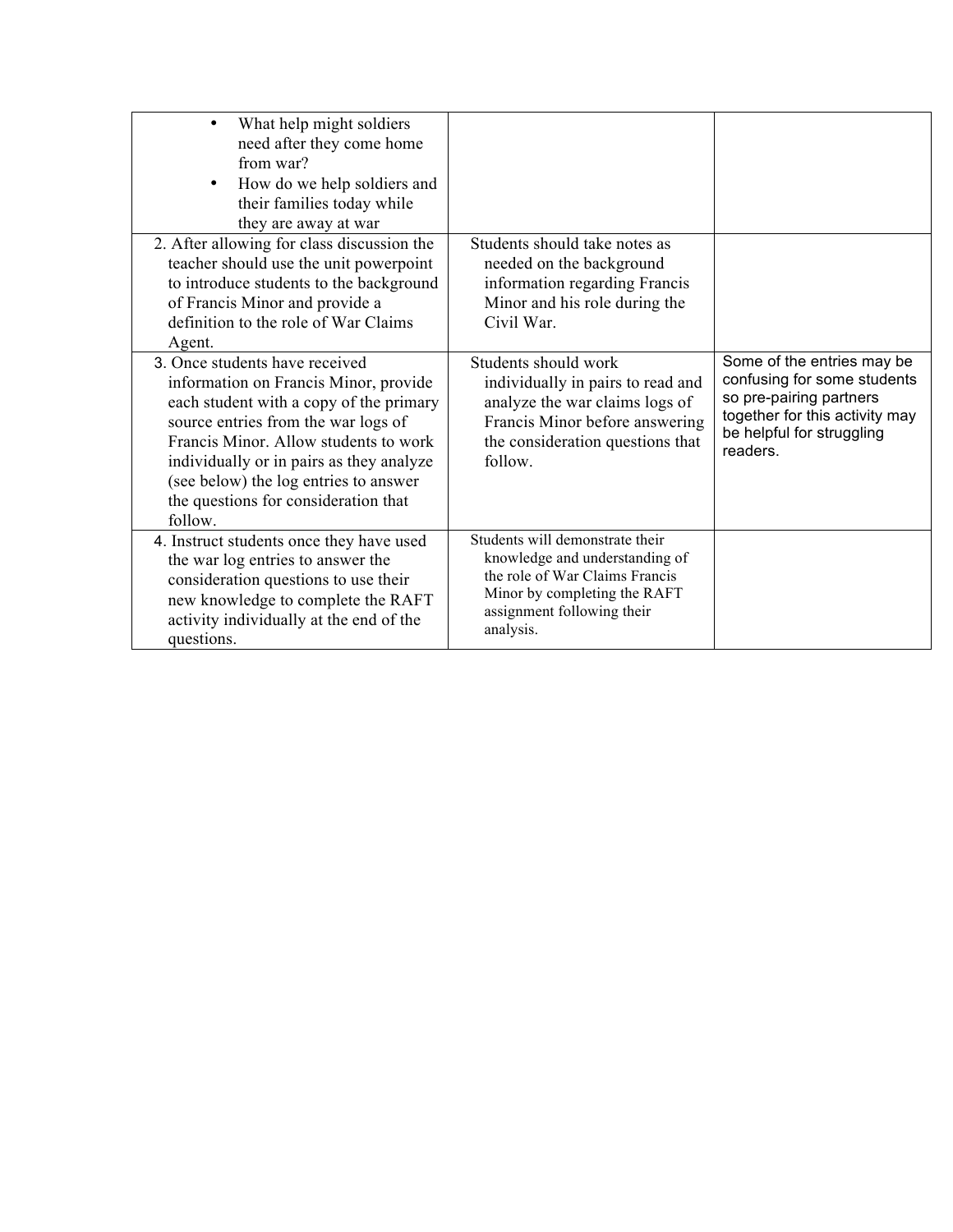## Major Acts from a "Minor Person"

Directions: Although he never fought in battle, Francis Minor of St. Louis played a major role in serving his country during the Civil War. Below are some of the entries he made in his logs while serving as the Social Agent for St. Louis country during the war. For each of the log entries below, Circle the person/people who were helped by Francis Minor or who were requesting help from him. Place a square around Why Francis Minor was asked for help in each log. For this portion, think about what each person was requesting from him. your findings to answer the question for consideration following the log entries.

April 20<sup>th</sup>, 1864: Wrote to Surgeon in charge of Hospital at Vicksburg to send certificate of the death of Joseph Marx, Private Colonel,  $30<sup>th</sup>$ Regiment of the Missouri Infantry who died  $9<sup>th</sup>$  of October, 1863 in the hospital. His widow, Christina Marx, wishes to receive a pension.

April  $22^{nd}$ , 1864: Received the application from Mrs. Whelan, widow of Joseph Whelan, colonel in the  $6^{th}$  Missouri Volunteer infantry for pay. Also her application for a pension as a widow official December.

May  $6^{th}$ , 1864: Wrote to the Surgeon of company G, 33<sup>rd</sup> Missouri Volunteer Infantry in the field, for a certificate of death of Calvin L Woodworth, a Private in said regiment preparatory to the widow, Annie Wodworth, for a pension. He was stated to have been killed on the  $10^{th}$  of April, 1864 at the Battle fought at or near Pleasant Hill by a gun shot wound to the heart. Received certificate June 17, 1864.

May  $6^{th}$ , 1864: Wrote to Major William Allen, Paymaster U.S.A, Louisville, Kentucky, for forms and instructions how to proceed to obtain pay due to a soldier who is a prisoner by his wife. The particular case is that of Henry Rueter, Private in Company H,  $2^{nd}$  Missouri Volunteer Infantry who was taken prisoner at the Battle of Chattanooga,  $20^{th}$  of September 1863, and who at last accounts was in the Libby Prison at Richmond, Va. His wife is named Nina Rueter.

May 6, 1864: Wrote to Major Robert Smyth, Pay Mayster U.S.A. Keokuk, Iowa, relate to claim of David Gorman, Private in Company D,  $22^{nd}$ Regiment, Kentucky Volunteer Infantry- now transferred to 191st Co. 1st Batallion Vet. Res. Corps in St. Louis. He says he was paid in March 1863 but that there is a mistake of ten or twelve dollars in his clothing account in his favor being still due to him.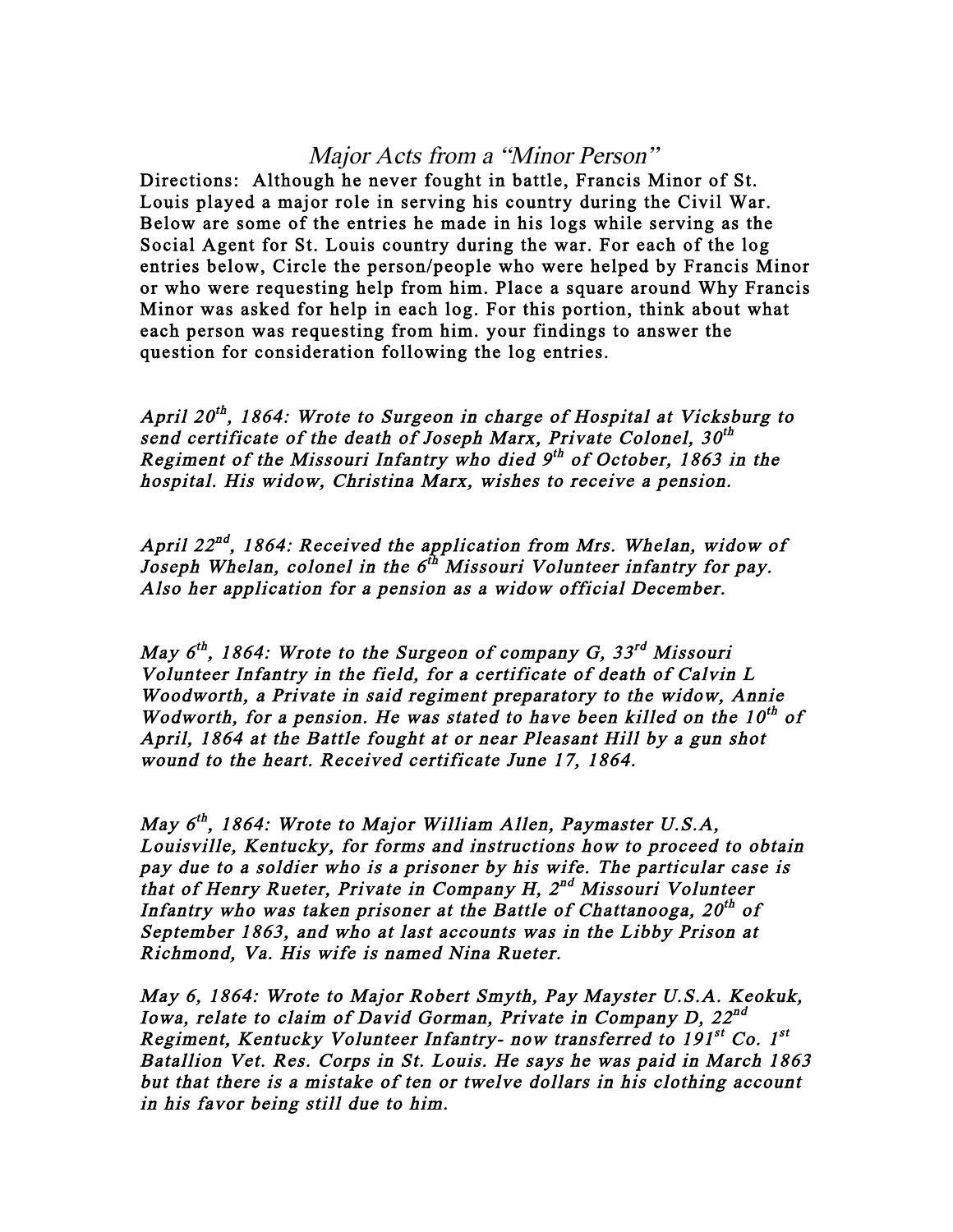May  $9^{th}$ , 1864: Wrote to surgeon in charge of Hospital Number 1, Vicksburg, to give a certificate of the disease for which Edward H. Crommie, Corporal, Company E.  $30<sup>th</sup>$  Regiment, Missouri Volunteer Infantry, was discharged as the certificate of death is deficient (doesn't say) preparatory to making out the application of his widow Mrs. Magdalen Crommie for a pension.

May  $11^{th}$ , 1864: Wrote to Captain Wiliam Robinson, Company A, Missouri Regiment, Missouri Volunteer Infantry for a certificate of death of Thommas C. Murray, Privae in said company who was killed at the Battle of Juka, Mississippi, preparing for the application of his Mother, Johanna Murry for a pension.

May  $13^{th}$ , 1864: Wrote to Surgeon General R. L. Wood, Louisville, Ky to send to me, if he could do so, a certificate f the death of Private Adam Kessler- Company F,  $43^{rd}$  Illinois Volunteer Infantry preparatory to his widow's application for a Pension. The captain of Company F.  $43^{rd}$ Illinois Volunteer infantry, wrote on the  $21^{st}$  of April, 1863 that Kepler was taken sick  $20^{th}$  of February, 1862 at Fort Henry from thence on February  $26^{th}$  he was transferred to a hospital steamer (ship) to be sent to the city of Memphis. Since then, all traces of him have been lost.

May 21<sup>st</sup>, 1864: Wrote to Mrs. Magdalen Dittmer, widow o John H. Dittmer, Company A,  $30<sup>th</sup>$  Missouri Volunteer Infantry in reference to her claim for Pension. The comptroller calls for (needs) a certificate from a surgeon or some company officer as to the death of her husband and for further evidence is required of her marriage.

May  $25^{th}$ , 1864: Wrote to 1<sup>st</sup> Lieutenant John Buerke, Company E- 15<sup>th</sup> Missouri Volunteer Infantry at Nashville for a certificate of the wounding of John Blaser, a private in his company, in preparation for his application for a Pension.

June 4<sup>th</sup>, 1864: Made out certificate for Maria Coleman, mother of Thomas Coleman, deceased Private, Company C,  $66<sup>th</sup>$  South Carolina Infantry, to enable (allow) her to draw supplies from the War Relief Fund Committee.

Sources from the Francis Minor Papers, Missouri History Museum Archives, St. Louis, Mo

Questions for Consideration: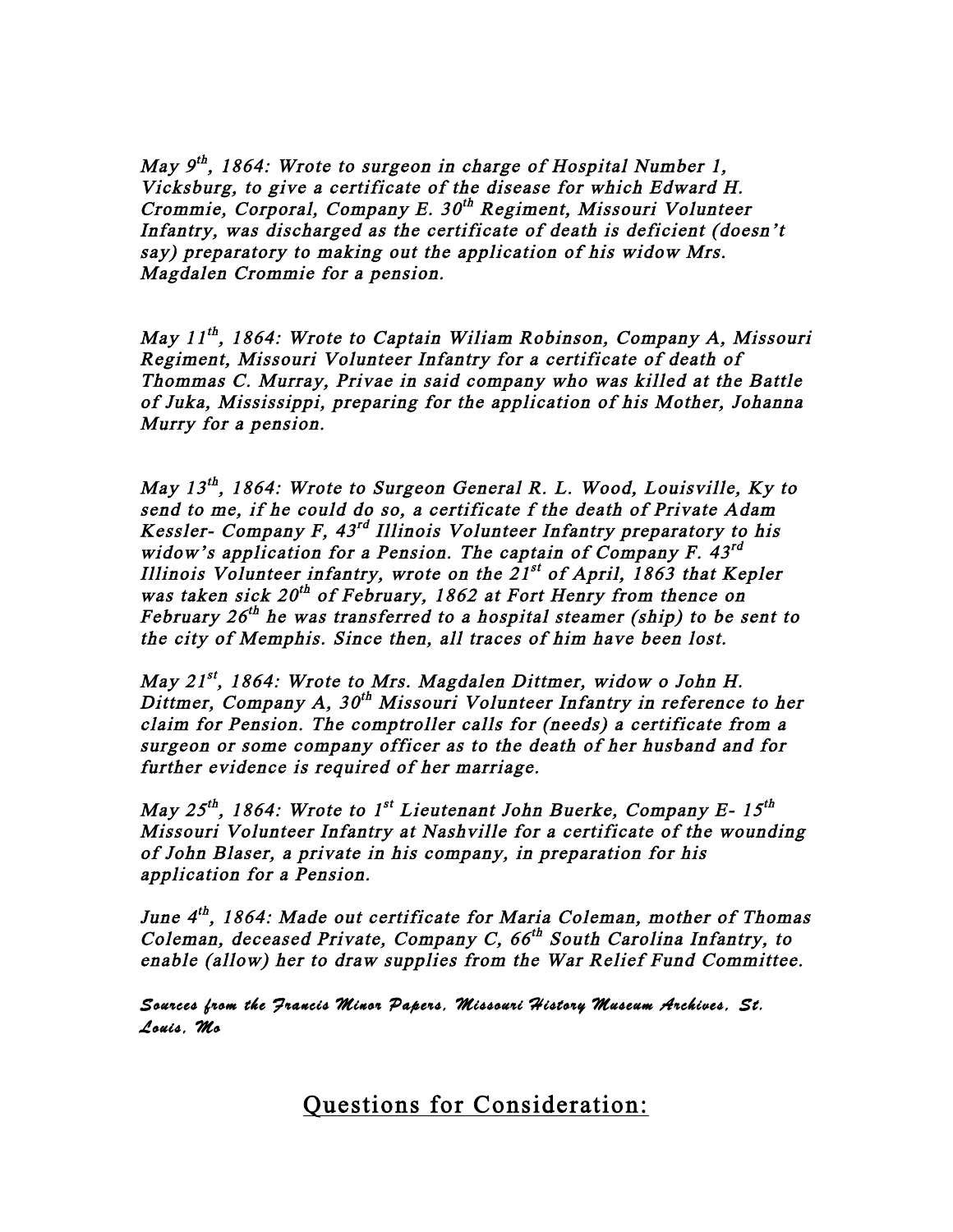1. After looking at the log entries from Francis Minor, who would YOU say he helped the most during his time as the Social Agent of St. Louis during the Civil War? Provide evidence to support your answer.

2. What would you say is the most important way that Francis Minor helped people during the Civil War?

3. Based on your analysis of the log entries, how did the Civil War create a need for a job like Francis Minor's? Why did St. Louis need someone to do this job?

4. What do you think would have been the hardest part of Francis Minor's job during the war? What do you think would have been the easiest/best part of his job?

 5. In your opinion, was Francis Minor a Civil War hero, even if he

never fired a single shot in battle? Explain why you think so.